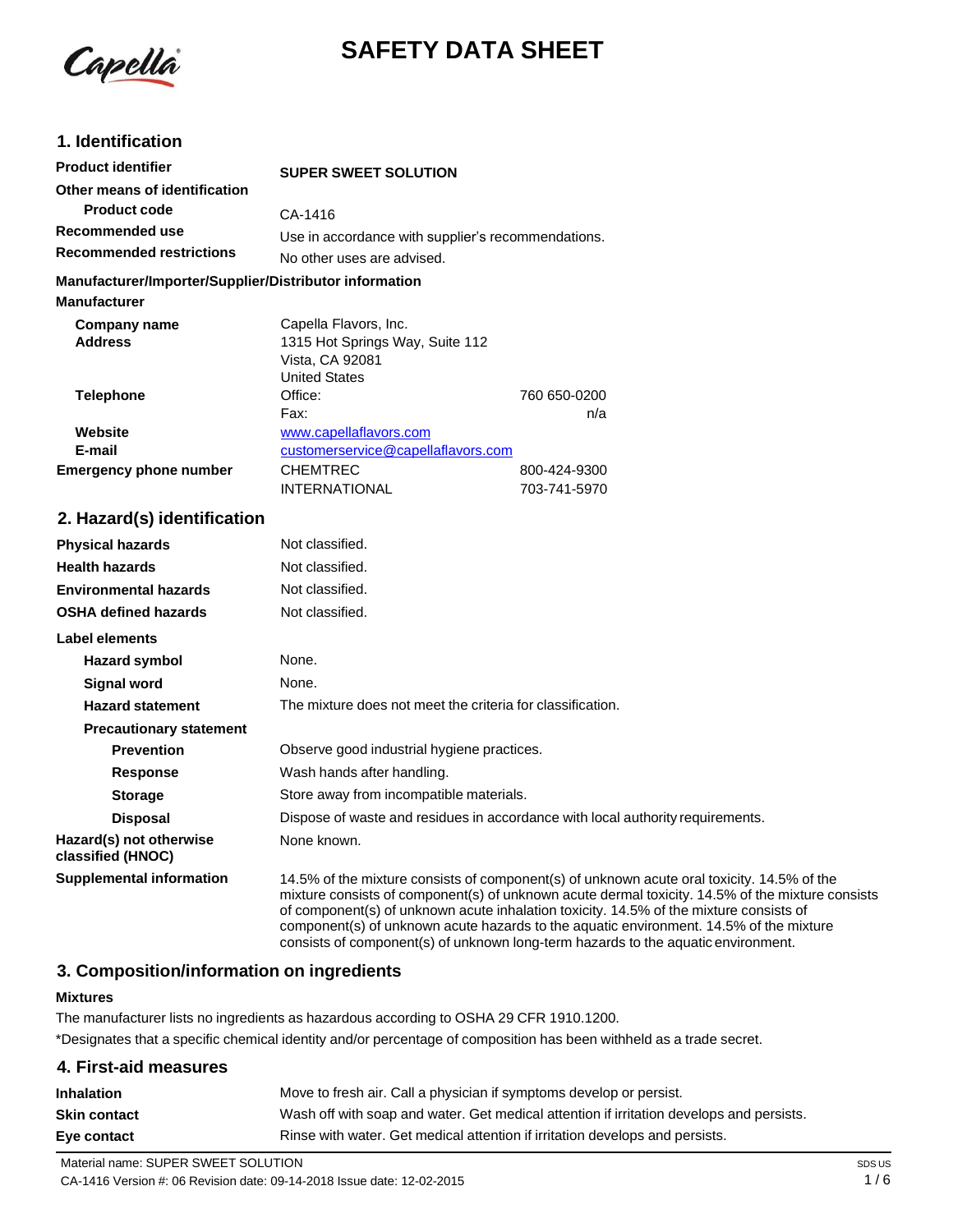| Ingestion                                                                                               | Rinse mouth. Get medical attention if symptoms occur.                                                                                                                                                                                             |
|---------------------------------------------------------------------------------------------------------|---------------------------------------------------------------------------------------------------------------------------------------------------------------------------------------------------------------------------------------------------|
| <b>Most important</b><br>symptoms/effects, acute and<br>delayed                                         | Direct contact with eyes may cause temporary irritation.                                                                                                                                                                                          |
| Indication of immediate<br>medical attention and special<br>treatment needed                            | Treat symptomatically.                                                                                                                                                                                                                            |
| <b>General information</b>                                                                              | Ensure that medical personnel are aware of the material(s) involved, and take precautions to<br>protect themselves.                                                                                                                               |
| 5. Fire-fighting measures                                                                               |                                                                                                                                                                                                                                                   |
| Suitable extinguishing media                                                                            | Water fog. Foam. Dry chemical powder. Carbon dioxide (CO2). Do                                                                                                                                                                                    |
| Unsuitable extinguishing<br>media                                                                       | not use water jet as an extinguisher, as this will spread the fire.                                                                                                                                                                               |
| Specific hazards arising from<br>the chemical                                                           | During fire, gases hazardous to health may be formed.                                                                                                                                                                                             |
| Special protective equipment<br>and precautions for firefighters                                        | Self-contained breathing apparatus and full protective clothing must be worn in case of fire.                                                                                                                                                     |
| <b>Fire fighting</b><br>equipment/instructions                                                          | Move containers from fire area if you can do so without risk.                                                                                                                                                                                     |
| <b>Specific methods</b>                                                                                 | Use standard firefighting procedures and consider the hazards of other involved materials.                                                                                                                                                        |
| <b>General fire hazards</b>                                                                             | No unusual fire or explosion hazards noted.                                                                                                                                                                                                       |
| 6. Accidental release measures                                                                          |                                                                                                                                                                                                                                                   |
| <b>Personal precautions,</b><br>protective equipment and<br>emergency procedures                        | Keep unnecessary personnel away. For personal protection, see section 8 of the SDS.                                                                                                                                                               |
| <b>Methods and materials for</b><br>containment and cleaning up                                         | Large Spills: Stop the flow of material, if this is without risk. Dike the spilled material, where this is<br>possible. Absorb in vermiculite, dry sand or earth and place into containers. Following product<br>recovery, flush area with water. |
|                                                                                                         | Small Spills: Wipe up with absorbent material (e.g. cloth, fleece). Clean surface thoroughly to<br>remove residual contamination.                                                                                                                 |
| <b>Environmental precautions</b>                                                                        | Never return spills to original containers for re-use. For waste disposal, see section 13 of the SDS.<br>Avoid discharge into drains, water courses or onto the ground.                                                                           |
| 7. Handling and storage                                                                                 |                                                                                                                                                                                                                                                   |
|                                                                                                         | Observe good industrial hygiene practices.                                                                                                                                                                                                        |
| <b>Precautions for safe handling</b><br>Conditions for safe storage,<br>including any incompatibilities | Store in original tightly closed container. Store away from incompatible materials (see Section 10<br>of the SDS).                                                                                                                                |
|                                                                                                         |                                                                                                                                                                                                                                                   |

# **8. Exposure controls/personal protection**

| <b>Occupational exposure limits</b>      | This mixture has no ingredients that have PEL, TLV, or other recommended exposure limit.                                                                                                                                                                                                                                                                                                               |
|------------------------------------------|--------------------------------------------------------------------------------------------------------------------------------------------------------------------------------------------------------------------------------------------------------------------------------------------------------------------------------------------------------------------------------------------------------|
| <b>Biological limit values</b>           | No biological exposure limits noted for the ingredient(s).                                                                                                                                                                                                                                                                                                                                             |
| Appropriate engineering<br>controls      | Good general ventilation (typically 10 air changes per hour) should be used. Ventilation rates<br>should be matched to conditions. If applicable, use process enclosures, local exhaust ventilation,<br>or other engineering controls to maintain airborne levels below recommended exposure limits. If<br>exposure limits have not been established, maintain airborne levels to an acceptable level. |
|                                          | Individual protection measures, such as personal protective equipment                                                                                                                                                                                                                                                                                                                                  |
| Eye/face protection                      | Wear safety glasses with side shields (or goggles).                                                                                                                                                                                                                                                                                                                                                    |
| <b>Skin protection</b>                   |                                                                                                                                                                                                                                                                                                                                                                                                        |
| <b>Hand protection</b>                   | Wear appropriate chemical resistant gloves.                                                                                                                                                                                                                                                                                                                                                            |
| <b>Other</b>                             | Wear suitable protective clothing.                                                                                                                                                                                                                                                                                                                                                                     |
| <b>Respiratory protection</b>            | In case of insufficient ventilation, wear suitable respiratory equipment.                                                                                                                                                                                                                                                                                                                              |
| <b>Thermal hazards</b>                   | Wear appropriate thermal protective clothing, when necessary.                                                                                                                                                                                                                                                                                                                                          |
| <b>General hygiene</b><br>considerations | Always observe good personal hygiene measures, such as washing after handling the material<br>and before eating, drinking, and/or smoking. Routinely wash work clothing and protective<br>equipment to remove contaminants.                                                                                                                                                                            |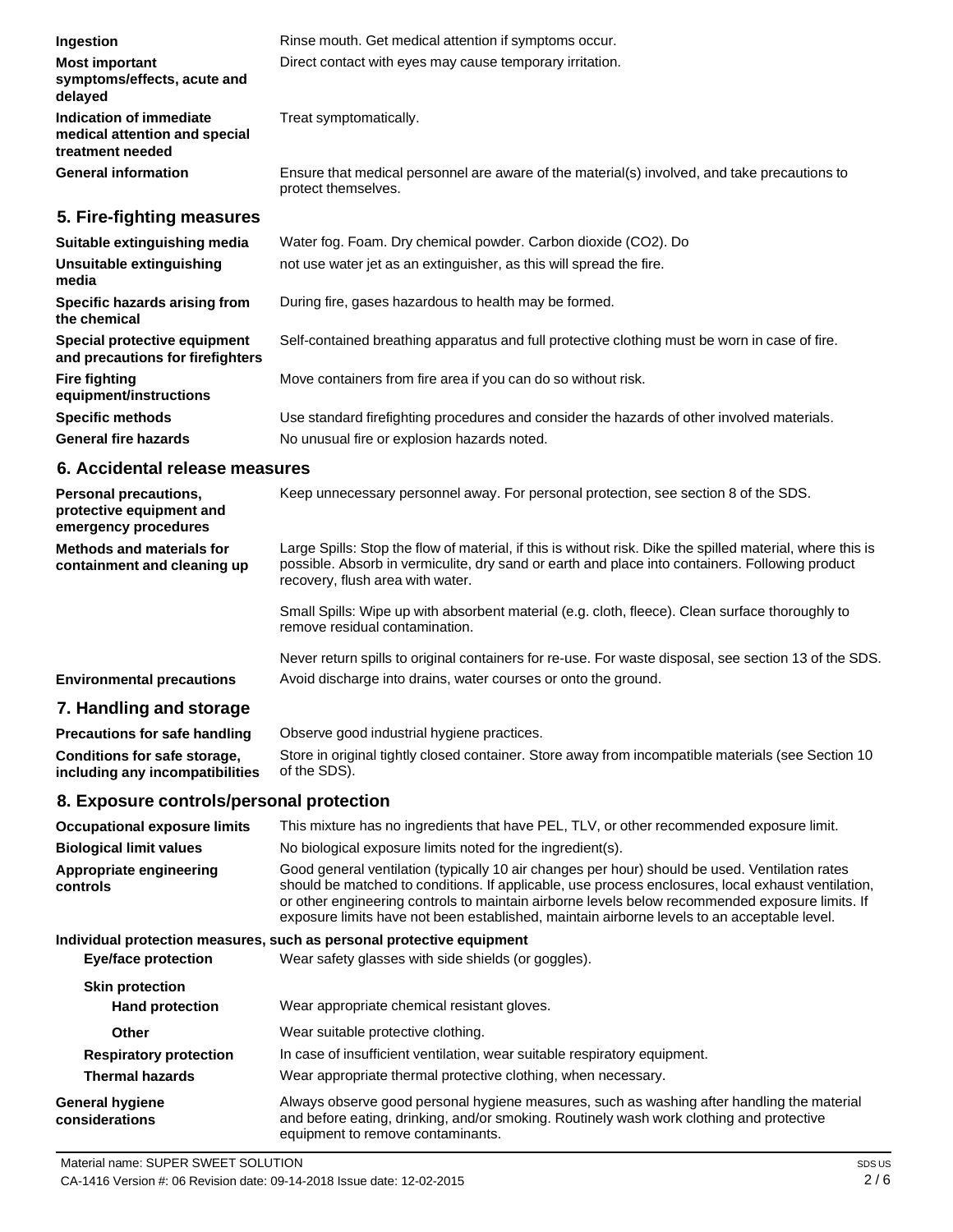### **9. Physical and chemical properties**

| Appearance                                        |                             |
|---------------------------------------------------|-----------------------------|
| <b>Physical state</b>                             | Liquid.                     |
| Form                                              | Liquid.                     |
| Color                                             | Not available.              |
| Odor                                              | Not available.              |
| <b>Odor threshold</b>                             | Not available.              |
| pH                                                | $3 - 4$                     |
| Melting point/freezing point                      | Not available.              |
| Initial boiling point and boiling<br>range        | Not available.              |
| <b>Flash point</b>                                | $>$ 200.0 °F ( $>$ 93.3 °C) |
| <b>Evaporation rate</b>                           | Not available.              |
| Flammability (solid, gas)                         | Not applicable.             |
| Upper/lower flammability or explosive limits      |                             |
| <b>Flammability limit - lower</b><br>(%)          | Not available.              |
| <b>Flammability limit - upper</b><br>(%)          | Not available.              |
| Explosive limit - lower (%)                       | Not available.              |
| Explosive limit - upper (%)                       | Not available.              |
| Vapor pressure                                    | 0.00001 hPa estimated       |
| <b>Vapor density</b>                              | Not available.              |
| <b>Relative density</b>                           | Not available.              |
| Solubility(ies)                                   |                             |
| Solubility (water)                                | Not available.              |
| <b>Partition coefficient</b><br>(n-octanol/water) | Not available.              |
| <b>Auto-ignition temperature</b>                  | Not available.              |
| <b>Decomposition temperature</b>                  | Not available.              |
| <b>Viscosity</b>                                  | Not available.              |
| <b>Other information</b>                          |                             |
| <b>Explosive properties</b>                       | Not explosive.              |
| <b>Flammability class</b>                         | Combustible IIIB estimated  |
| <b>Oxidizing properties</b>                       | Not oxidizing.              |
| <b>Specific gravity</b>                           | $1.02 - 1.11$               |
| 10. Stability and reactivity                      |                             |

| <b>Reactivity</b>                            | The product is stable and non-reactive under normal conditions of use, storage and transport. |
|----------------------------------------------|-----------------------------------------------------------------------------------------------|
| <b>Chemical stability</b>                    | Material is stable under normal conditions.                                                   |
| <b>Possibility of hazardous</b><br>reactions | No dangerous reaction known under conditions of normal use.                                   |
| <b>Conditions to avoid</b>                   | Avoid temperatures exceeding the flash point. Contact with incompatible materials.            |
| Incompatible materials                       | Strong oxidizing agents.                                                                      |
| <b>Hazardous decomposition</b><br>products   | No hazardous decomposition products are known.                                                |

# **11. Toxicological information**

## **Information on likely routes of exposure**

| <b>Inhalation</b>   | No adverse effects due to inhalation are expected.       |
|---------------------|----------------------------------------------------------|
| <b>Skin contact</b> | No adverse effects due to skin contact are expected.     |
| Eve contact         | Direct contact with eyes may cause temporary irritation. |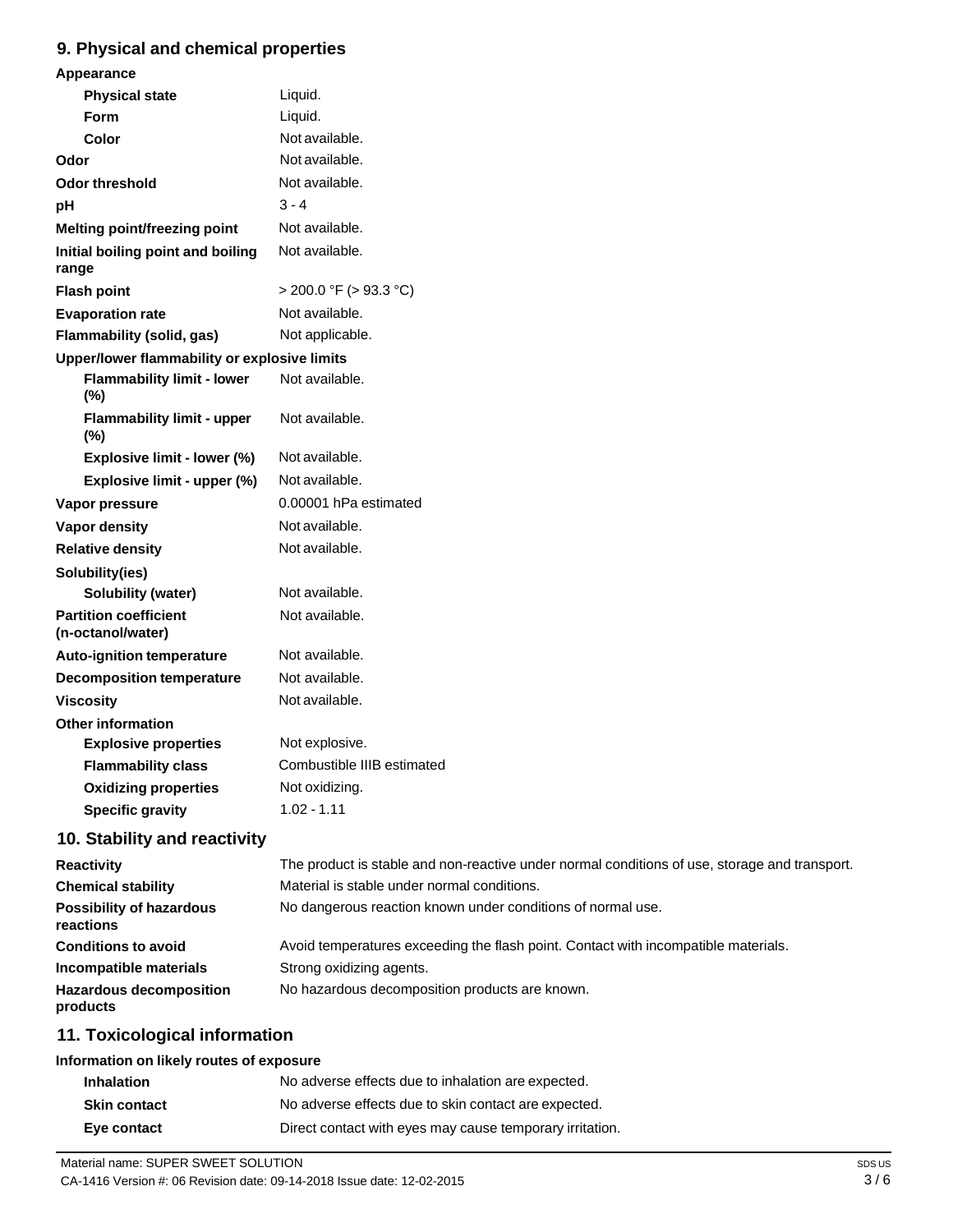| Ingestion                                                                          | Expected to be a low ingestion hazard.                                                                                                                                                                                 |
|------------------------------------------------------------------------------------|------------------------------------------------------------------------------------------------------------------------------------------------------------------------------------------------------------------------|
| Symptoms related to the<br>physical, chemical and<br>toxicological characteristics | Direct contact with eyes may cause temporary irritation.                                                                                                                                                               |
| Information on toxicological effects                                               |                                                                                                                                                                                                                        |
| <b>Acute toxicity</b>                                                              | Not known.                                                                                                                                                                                                             |
| <b>Skin corrosion/irritation</b>                                                   | Prolonged skin contact may cause temporary irritation.                                                                                                                                                                 |
| Serious eye damage/eye<br>irritation                                               | Direct contact with eyes may cause temporary irritation.                                                                                                                                                               |
| Respiratory or skin sensitization                                                  |                                                                                                                                                                                                                        |
| <b>Respiratory sensitization</b>                                                   | Not a respiratory sensitizer.                                                                                                                                                                                          |
| <b>Skin sensitization</b>                                                          | This product is not expected to cause skin sensitization.                                                                                                                                                              |
| Germ cell mutagenicity                                                             | No data available to indicate product or any components present at greater than 0.1% are<br>mutagenic or genotoxic.                                                                                                    |
| <b>Carcinogenicity</b>                                                             | Not classifiable as to carcinogenicity to humans.                                                                                                                                                                      |
|                                                                                    | <b>IARC Monographs. Overall Evaluation of Carcinogenicity</b>                                                                                                                                                          |
| Not listed.                                                                        | OSHA Specifically Regulated Substances (29 CFR 1910.1001-1050)                                                                                                                                                         |
| Not regulated.<br>Not listed.                                                      | US. National Toxicology Program (NTP) Report on Carcinogens                                                                                                                                                            |
| <b>Reproductive toxicity</b>                                                       | This product is not expected to cause reproductive or developmental effects.                                                                                                                                           |
| Specific target organ toxicity -<br>single exposure                                | Not classified.                                                                                                                                                                                                        |
| Specific target organ toxicity -<br>repeated exposure                              | Not classified.                                                                                                                                                                                                        |
| <b>Aspiration hazard</b>                                                           | Not an aspiration hazard.                                                                                                                                                                                              |
| 12. Ecological information                                                         |                                                                                                                                                                                                                        |
| <b>Ecotoxicity</b>                                                                 | The product is not classified as environmentally hazardous. However, this does not exclude the<br>possibility that large or frequent spills can have a harmful or damaging effect on the environment.                  |
| Persistence and degradability                                                      |                                                                                                                                                                                                                        |
| <b>Bioaccumulative potential</b>                                                   | No data available.                                                                                                                                                                                                     |
| <b>Mobility in soil</b>                                                            | No data available.                                                                                                                                                                                                     |
| Other adverse effects                                                              | No other adverse environmental effects (e.g. ozone depletion, photochemical ozone creation<br>potential, endocrine disruption, global warming potential) are expected from this component.                             |
| 13. Disposal considerations                                                        |                                                                                                                                                                                                                        |
| <b>Disposal instructions</b>                                                       | Collect and reclaim or dispose in sealed containers at licensed waste disposal site.                                                                                                                                   |
| <b>Local disposal regulations</b>                                                  | Dispose in accordance with all applicable regulations.                                                                                                                                                                 |
| Hazardous waste code                                                               | The waste code should be assigned in discussion between the user, the producer and the waste<br>disposal company.                                                                                                      |
| Waste from residues / unused<br>products                                           | Dispose of in accordance with local regulations. Empty containers or liners may retain some<br>product residues. This material and its container must be disposed of in a safe manner (see:<br>Disposal instructions). |
| <b>Contaminated packaging</b>                                                      | Since emptied containers may retain product residue, follow label warnings even after container is<br>emptied. Empty containers should be taken to an approved waste handling site for recycling or<br>disposal.       |

# **14. Transport information**

#### **DOT**

Not regulated as dangerous goods.

### **IATA**

Not regulated as dangerous goods.

#### **IMDG**

Not regulated as dangerous goods.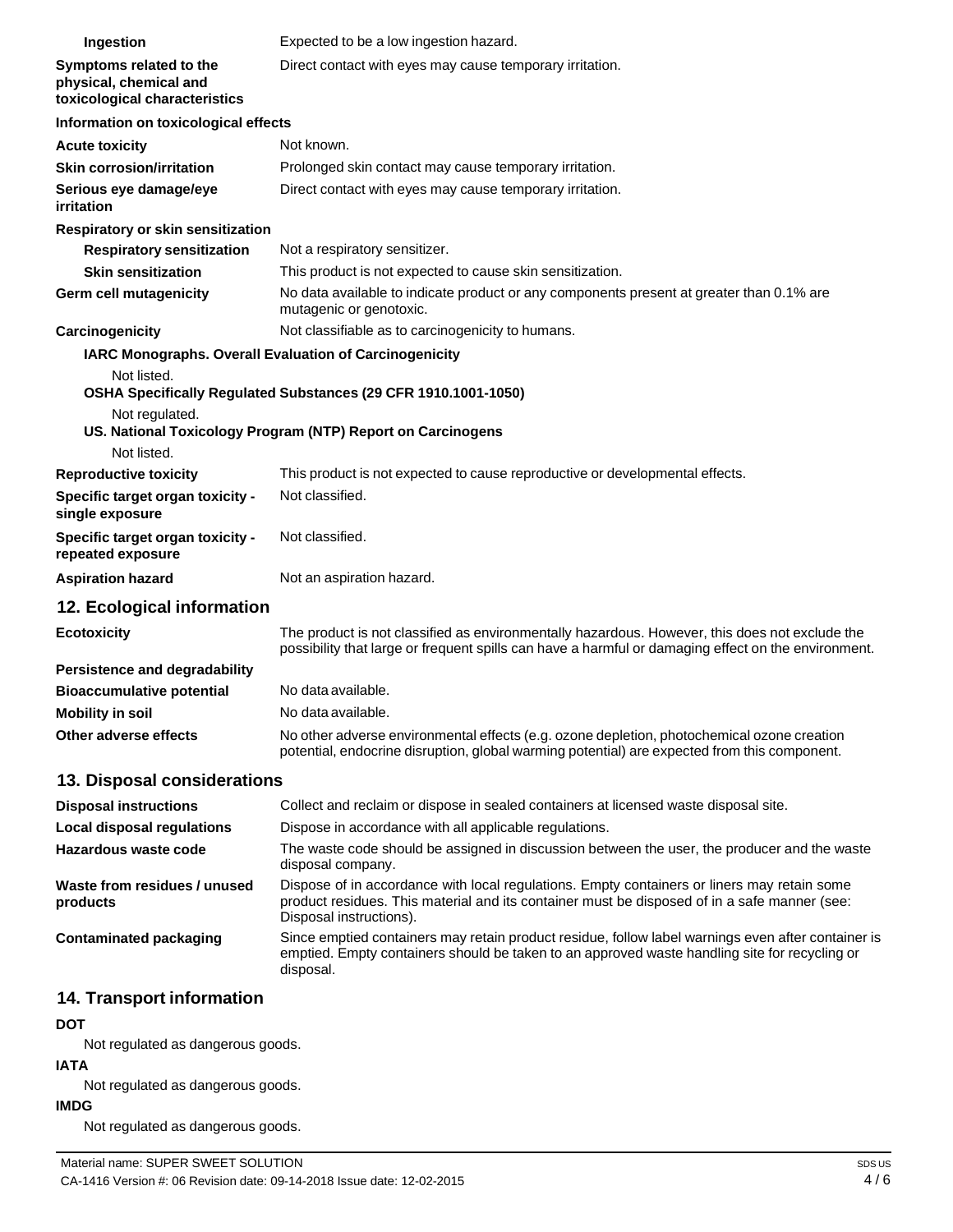**Transport in bulk according to Annex II of MARPOL 73/78 and the IBC Code** Not established.

#### **15. Regulatory information**

| <b>US federal regulations</b>                                 | This product is not known to be a "Hazardous Chemical" as defined by the OSHA Hazard<br>Communication Standard, 29 CFR 1910.1200.                                                                 |                        |
|---------------------------------------------------------------|---------------------------------------------------------------------------------------------------------------------------------------------------------------------------------------------------|------------------------|
|                                                               | TSCA Section 12(b) Export Notification (40 CFR 707, Subpt. D)                                                                                                                                     |                        |
| Not regulated.                                                |                                                                                                                                                                                                   |                        |
| <b>CERCLA Hazardous Substance List (40 CFR 302.4)</b>         |                                                                                                                                                                                                   |                        |
| Not listed.<br><b>SARA 304 Emergency release notification</b> |                                                                                                                                                                                                   |                        |
| Not regulated.                                                |                                                                                                                                                                                                   |                        |
|                                                               | OSHA Specifically Regulated Substances (29 CFR 1910.1001-1050)                                                                                                                                    |                        |
| Not regulated.                                                |                                                                                                                                                                                                   |                        |
|                                                               | Superfund Amendments and Reauthorization Act of 1986 (SARA)                                                                                                                                       |                        |
| <b>Hazard categories</b>                                      | Immediate Hazard - No<br>Delayed Hazard - No<br>Fire Hazard - No<br>Pressure Hazard - No<br>Reactivity Hazard - No                                                                                |                        |
| <b>SARA 302 Extremely hazardous substance</b><br>Not listed.  |                                                                                                                                                                                                   |                        |
| SARA 311/312 Hazardous<br>chemical                            | No                                                                                                                                                                                                |                        |
| SARA 313 (TRI reporting)<br>Not regulated.                    |                                                                                                                                                                                                   |                        |
| Other federal regulations                                     |                                                                                                                                                                                                   |                        |
|                                                               | Clean Air Act (CAA) Section 112 Hazardous Air Pollutants (HAPs) List                                                                                                                              |                        |
| Not regulated.                                                |                                                                                                                                                                                                   |                        |
|                                                               | Clean Air Act (CAA) Section 112(r) Accidental Release Prevention (40 CFR 68.130)                                                                                                                  |                        |
| Not regulated.                                                |                                                                                                                                                                                                   |                        |
| <b>Safe Drinking Water Act</b><br>(SDWA)                      | Not regulated.                                                                                                                                                                                    |                        |
| <b>US state regulations</b>                                   | California Safe Drinking Water and Toxic Enforcement Act of 1986 (Proposition 65): This material<br>is not known to contain any chemicals currently listed as carcinogens or reproductive toxins. |                        |
| <b>International Inventories</b>                              |                                                                                                                                                                                                   |                        |
| Country(s) or region                                          | Inventory name                                                                                                                                                                                    | On inventory (yes/no)* |
| Australia                                                     | Australian Inventory of Chemical Substances (AICS)                                                                                                                                                | Yes                    |
| Canada                                                        | Domestic Substances List (DSL)                                                                                                                                                                    | No.                    |
| Canada                                                        | Non-Domestic Substances List (NDSL)                                                                                                                                                               | No.                    |
| China                                                         | Inventory of Existing Chemical Substances in China (IECSC)                                                                                                                                        | No                     |
| Europe                                                        | European Inventory of Existing Commercial Chemical<br>Substances (EINECS)                                                                                                                         | Yes                    |
| Europe                                                        | European List of Notified Chemical Substances (ELINCS)                                                                                                                                            | No                     |
| Japan                                                         | Inventory of Existing and New Chemical Substances (ENCS)                                                                                                                                          | No.                    |
| Korea                                                         | Existing Chemicals List (ECL)                                                                                                                                                                     | No.                    |
| New Zealand                                                   | New Zealand Inventory                                                                                                                                                                             | Yes                    |
| Philippines                                                   | Philippine Inventory of Chemicals and Chemical Substances<br>(PICCS)                                                                                                                              | No.                    |
| United States & Puerto Rico                                   | Toxic Substances Control Act (TSCA) Inventory                                                                                                                                                     | No                     |

\*A "Yes" indicates that all components of this product comply with the inventory requirements administered by the governing country(s) A "No" indicates that one or more components of the product are not listed or exempt from listing on the inventory administered by the governing country(s).